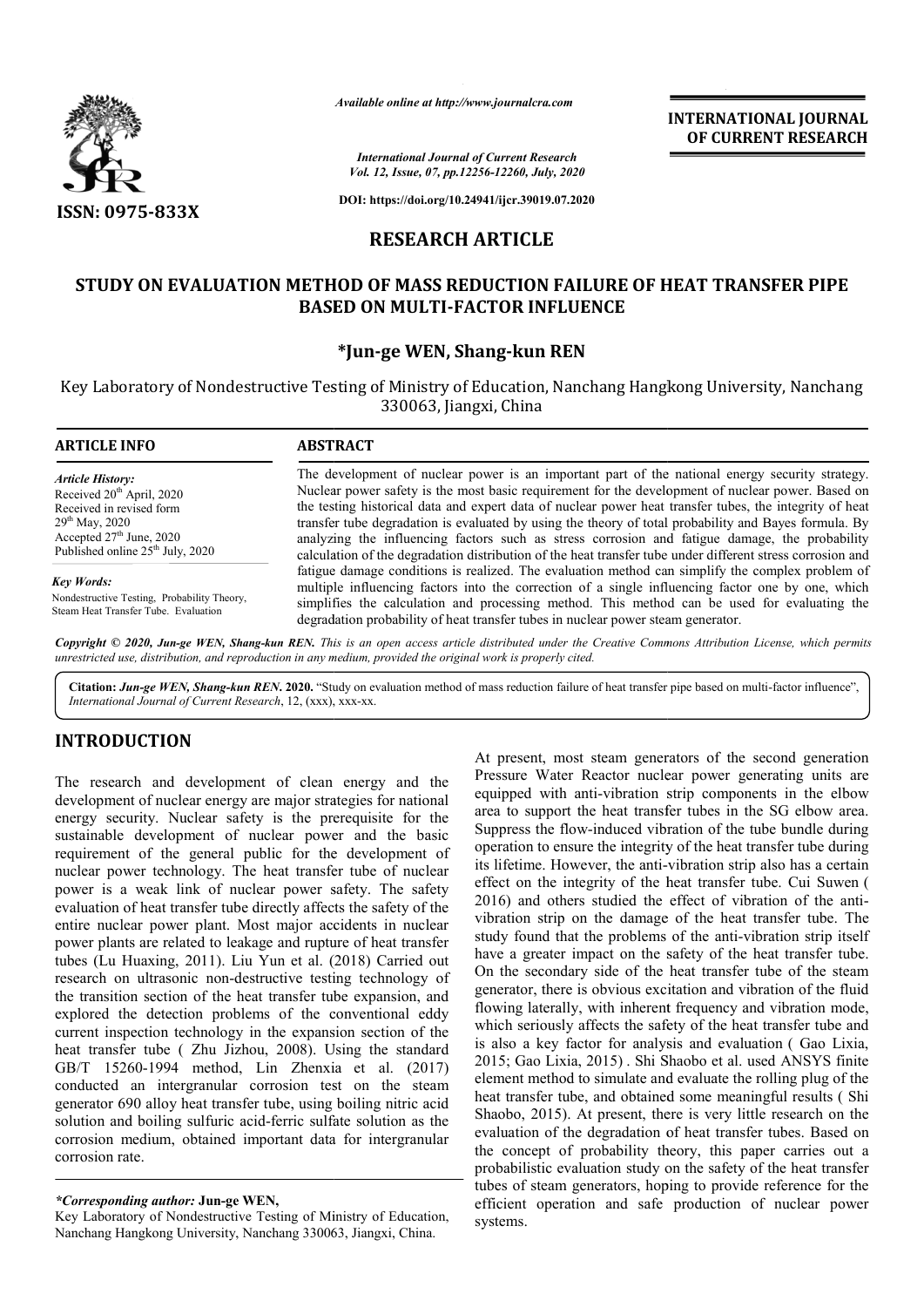**Analysis of the factors affecting the degradation of nuclear power heat transfer tubes:** There are many factors that cause the degradation of the heat transfer tubes of nuclear power plants, including: stress corrosion, high cycle fatigue, fretting, intergranular corrosion, chemical corrosion. Different degradation mechanisms produce complex and diverse forms of damage. Some degradation mechanisms have independent effects on the heat transfer tubes, and some have effects on the heat transfer tubes that are interconnected and superimposed.

- Stress corrosion. Stress, corrosive substances and corrosive environment work together to cause stress corrosion, which is more destructive than pure stress corrosion. Corrosion is mainly related to high temperature corrosive environment, high residual stress and working stress, and material microstructure. Stress corrosion is an important degradation factor in the primary and secondary regions. Stress corrosion is most likely to occur at the elbows, tube expansions, and dents of pipes. When the stress reaches or approaches the yield strength, the corrosion of the material will deteriorate rapidly, and the pipe is in a dangerous situation.
- High cycle fatigue. High cycle fatigue is a degradation process under the action of long-term periodic changing loads. The U-shaped elbow area and the upper surface of the tube plate are the areas most prone to high-cycle fatigue damage.
- (3)Fretting mechanical wear. During the operation of the nuclear power unit, the heat transfer tube will inevitably vibrate. The collision or tangential sliding of the antivibration strip and the support plate is the main reason for the micro-vibration mechanical wear.
- Intergranular corrosion. Intergranular corrosion is a relatively uniform corrosion that occurs at the grain boundaries of the tube material surface. Corrosion will inevitably accumulate on the surface of the pipe, resulting in uniform thinning of the pipe wall, resulting in increased stress and accelerated generation of cracks, resulting in tube explosion.
- (5)Chemical corrosion. In the secondary side water chemical treatment, there are some corrosive compounds. The manifestation of chemical corrosion is that the outer wall of the heat transfer tube is evenly thinned, resulting in accelerated crack generation and eventually tube explosion.

**Research on Probability Evaluation Method of Degradation and Failure of Heat Transfer Tube Based on Bayes Analysis Evaluation model of failure probability of heat transfer tube degradation Determination of prior distribution and sample information:** Let A3 represent the failure pipe plugging event, P(A3) represents the probability of failure pipe plugging event; A2 represents the event that the degradation reaches the warning threshold, P(A2) represents the probability of the warning pipe event; A1 represents the pipe is in a normal event, P (A1) indicates the probability that the tube is in a normal event. According to probability theory, a complete sample space is composed of basic events A1, A2, A3,  $\Omega = \{(A1), (A2), (A3)\}, P(A1)+P(A2)+P(A3)=1$ . In the failure probability assessment, there are usually two ways to determine the prior distribution of  $P(A3)$ ,  $P(A2)$ ,  $P(A1)$ :  $\odot$ Historical detection data method. P(A3), P(A2), P(A1 ) The prior distribution can be obtained through analysis based on historical data;  $\circledcirc$  Expert subjective probability method. The subjective probability is not an unfounded random setting, but a realistic judgment made by experts on the event. Although it is subjective, it integrates all aspects of knowledge accumulation and practical experience to make reasoning and comprehensive judgment on the development law of objective things .Sometimes it is more reliable than objective data and can be used as a prior distribution of subjective probability. In practice, there are many factors that cause degradation of the heat transfer tube. The prior distribution, whether from subjective data or objective data, can not be used as the reliable probability of tube plugging due to degradation failure in the future, and must be re-evaluated under new conditions. The actual situation of various influencing factors will change frequently, and its internal composition and distribution have uncertain changes, and the probability distribution of various events will also change accordingly. For example, the internal composition of degrading factors is different for full-load operation, half-full-load operation or shutdown of a nuclear power plant.

Assuming that the factor that degrades the test piece Ai is B, B can be divided into j categories, denoted as Bj.The weight ratio of the influence factors of category  $\mathbf{j}$  is P(Bj). After the occurrence of event Ai, the weight distribution of Bj influencing factors is P(Bj/Ai). Because the conditional probability P(Bj/Ai) obtained by mathematical analysis is easier than the conditional probability P(Aj/Bi). Therefore, first obtain the conditional probability P(Bj/Ai) through mathematical statistics, and then obtain P(Aj/Bi) through the Bayes formula.

**Modification of influencing factors:** First discuss the revision of the single impact factor. After obtaining the P(Ai) prior distribution and sample information P(Bj/Ai) according to the test records and expert data, the data is corrected according to Bayes' theorem to obtain the posterior distribution. The posterior probability of influencing factor B's evaluation of the plugging event  $P(A / B_i)$  can be obtained from Bayes formula.

$$
P(A_i/B_j) = \frac{P(B_j/A_i)P(A_i)}{\sum_{i=1}^{n} P(B_j/A_i)P(A_i)}
$$
(1)

According to the revised posterior probability and combined with the weight ratio of each category of influencing factors,the occurrence probability after taking the internal changes of the influencing factors into account can be obtained by using the total probability formula.

$$
P(A_i)_B = \sum_{j=1} P(B_j) P(A_i / B_j)
$$
 (2)

For the correction of multiple impact factors, similar operations can be performed on each factor in turn, and each impact factor can be revised one by one. When there are multiple influencing factors that need to be corrected for the probability, it is assumed that each influencing factor is independent. The probability calculation steps are as follows.

**Step 1:** Determine the prior distribution P(Ai) based on historical inspection data or expert data. The weight values of  $P(A1)$ ,  $P(A2)$  and  $P(A3)$  are determined according to the degree of deterioration and damage.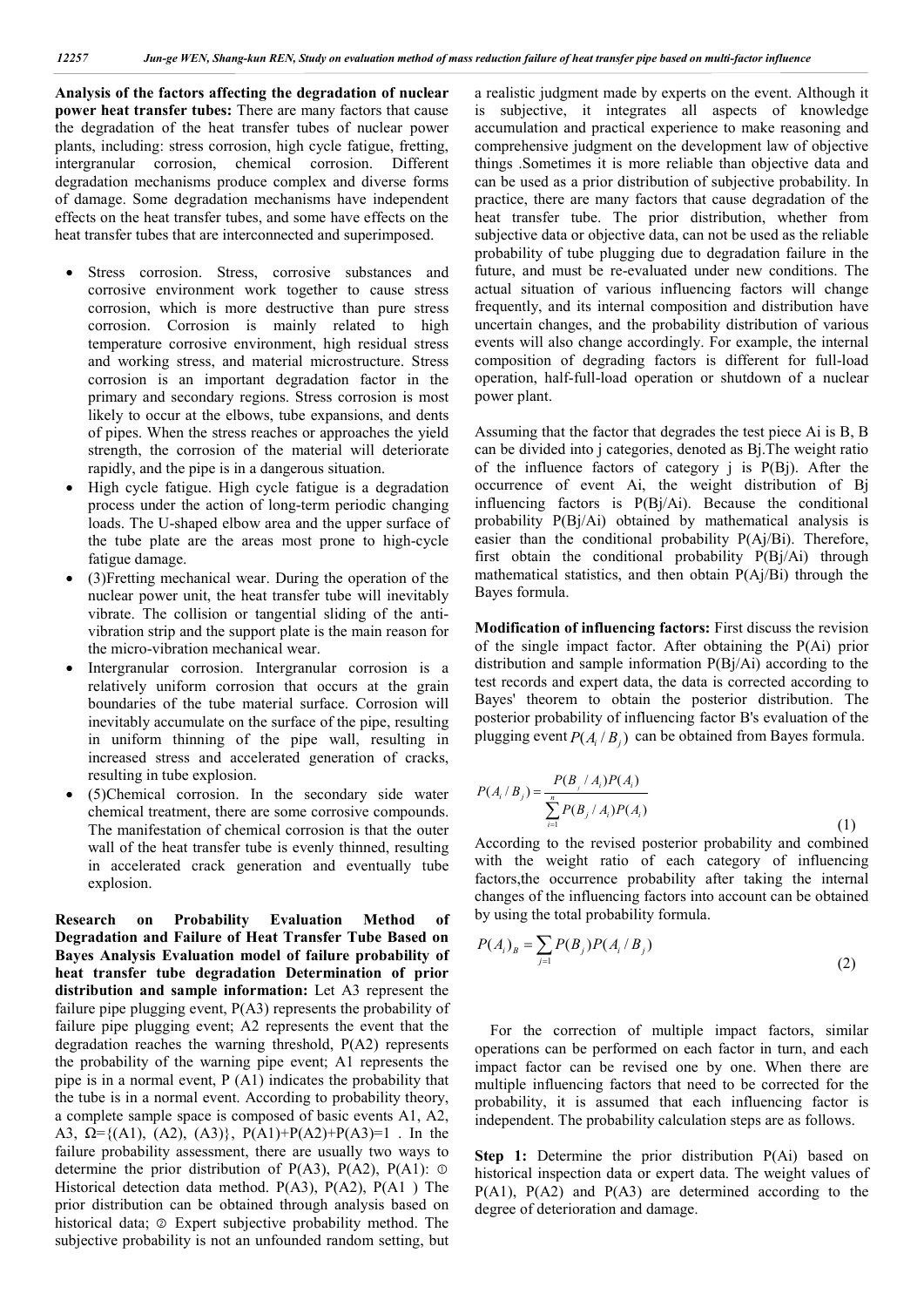**Table 1. Distribution status, weight values and meanings of factors affecting heat transfer tube degradation and failure**

| Stress corrosion B |             |              | Fatigue vibration damage C |             |              |  |
|--------------------|-------------|--------------|----------------------------|-------------|--------------|--|
| expression         | implication | Weight       | expression                 | implication | Weight       |  |
| $B_1$              | Severe      | $P(B_1)=0.4$ | ັ                          | Severe      | $P(C_1)=0.4$ |  |
| B <sub>2</sub>     | General     | $P(B_2)=0.3$ | ◡                          | General     | $P(C_2)=0.3$ |  |
| В,                 | Slight      | $P(B_3)=0.3$ | U.                         | Slight      | $P(C_3)=0.3$ |  |

**Table 2. Sample information under the influence factors of stress corrosion**

|                | $P(B/A_1)$ |                | P(B/A) |                | $P(B/A_3)$ |
|----------------|------------|----------------|--------|----------------|------------|
| $P(B_1 / A_1)$ | 0.3        | $P(B_1 / A_2)$ | 0.6    | $P(B_1 / A_2)$ | 0.7        |
| $P(B_2 / A_1)$ | 0.3        | $P(B_2/A_2)$   | 0.3    | $P(B_2 / A_3)$ | 0.2        |
| $P(B_3 / A_1)$ | 0.4        | $P(B_3/A_2)$   | 0.1    | $P(B_3 / A_3)$ | 0.1        |

**Table 3. Sample information under the influence factors of fatigue vibration damage (C)**

|              | $P(C/A_1)$ |              | P(C/A) |              | $P(C/A_3)$ |
|--------------|------------|--------------|--------|--------------|------------|
| $P(C_1/A_1)$ | 0.3        | $P(C_1/A_2)$ | 0.7    | $P(C_1/A_3)$ | 0.8        |
| $P(C_2/A_1)$ | 0.4        | P(C, / A)    | 0.2    | $P(C_2/A_3)$ | 0.1        |
| $P(C_3/A_1)$ | 0.4        | $P(C_3/A_2)$ | 0.1    | $P(C_3/A_3)$ | 0.1        |

**Table 4. Posterior probability distribution of influencing factors of stress corrosion (B)**

|              | $P(A_1/B)$           |              | $P(A, \langle B \rangle)$ |              | P(A, / B)            |
|--------------|----------------------|--------------|---------------------------|--------------|----------------------|
| $P(A_1/B_1)$ | 0.998767<br>0.999433 | $P(A_2/B_1)$ | 0.000999<br>0.0005        | $P(A_3/B_1)$ | 0.000233<br>0.000067 |
| $P(A_1/B_2)$ | 0.999877             | P(A, /B, )   | 0.000125                  | $P(A_2/B_2)$ | 0.000025             |
| $P(A_1/B_3)$ |                      | P(A, / B)    |                           | $P(A_2/B_2)$ |                      |
|              |                      |              |                           |              |                      |

**Table 5. The posterior probability distribution of influencing factors of fatigue vibration damage (C)**

|              | $P(A_1/C)$ |              | P(A, /C)  |              | $P(A,\n\angle C)$ |
|--------------|------------|--------------|-----------|--------------|-------------------|
| $P(A_1/C_1)$ | 0.9983097  | $P(A, /C_1)$ | 0.001369  | $P(A_2/C_1)$ | 0.000322          |
| $P(A_1/C_2)$ | 0.999568   | P(A, /C, )   | 0.0003918 | P(A, /C, )   | 0.0000403         |
| $P(A_1/C_2)$ | 0.9998259  | $P(A, /C_3)$ | 0.000147  | $P(A_1/C_3)$ | 0.0000302         |

**Step 2:** Classify the determined influencing factors, such as influencing factors B, C, D, etc.

**Step 3:** Determine the level of the influencing factor according to the characteristics of the influencing factor, and the weight proportion of different levels. If the influencing factor B can be divided into B1, B2, B3, that is, three levels of serious impact, medium impact, and slight impact.The weight ratio can be set as P(B1)=0.4, P(B2)=0.3, P(B3)=0.3, etc. P  $(B1)+P(B2)+P(B3)=1$ 

**Step 4:** Perform mathematical analysis based on previously recorded test data to obtain sample information P(Bj/Ai) under an influencing factor (eg B)

**Step 5:** Use Bayes formula to calculate the posterior probability P(Ai/Bj) of the influencing factor B.

**Step 6:** Use the full probability formula to calculate the revised probability of influencing factor B.

**Step 7:** Based on the revised probability value of the influencing factor B, calculate the revised probability of other influencing factors in turn.

**Case study:** Probability theory calculationmodel is used to study the case of heat transfer tube degradation failure probability. The factors that affect the degradation of the heat transfer tube are analyzed and classified into two categories. One is stress corrosion factor B including intergranular corrosion and chemical corrosion, and the other is fatigue vibration damage factor C. It is assumed that stress corrosion and fatigue vibration damage are two independent damage events. The following first analyzes the failure distribution of the pipe caused by stress corrosion.

**Step 1:** Determine the probability prior distribution based on historical data statistics or subjective data given by experts. For example, among the 100,000 recorded heat transfer tubes, there are 10 failed tubes, 50 early warning tubes, and the rest are normal tubes.  $P(A_1)=0.9994$ ,  $P(A_2)=0.0005$ ,  $P(A_3)=0.0001$ .

**Step 2:** According to historical statistics or subjective data given by experts, determine the weight value P(B) of the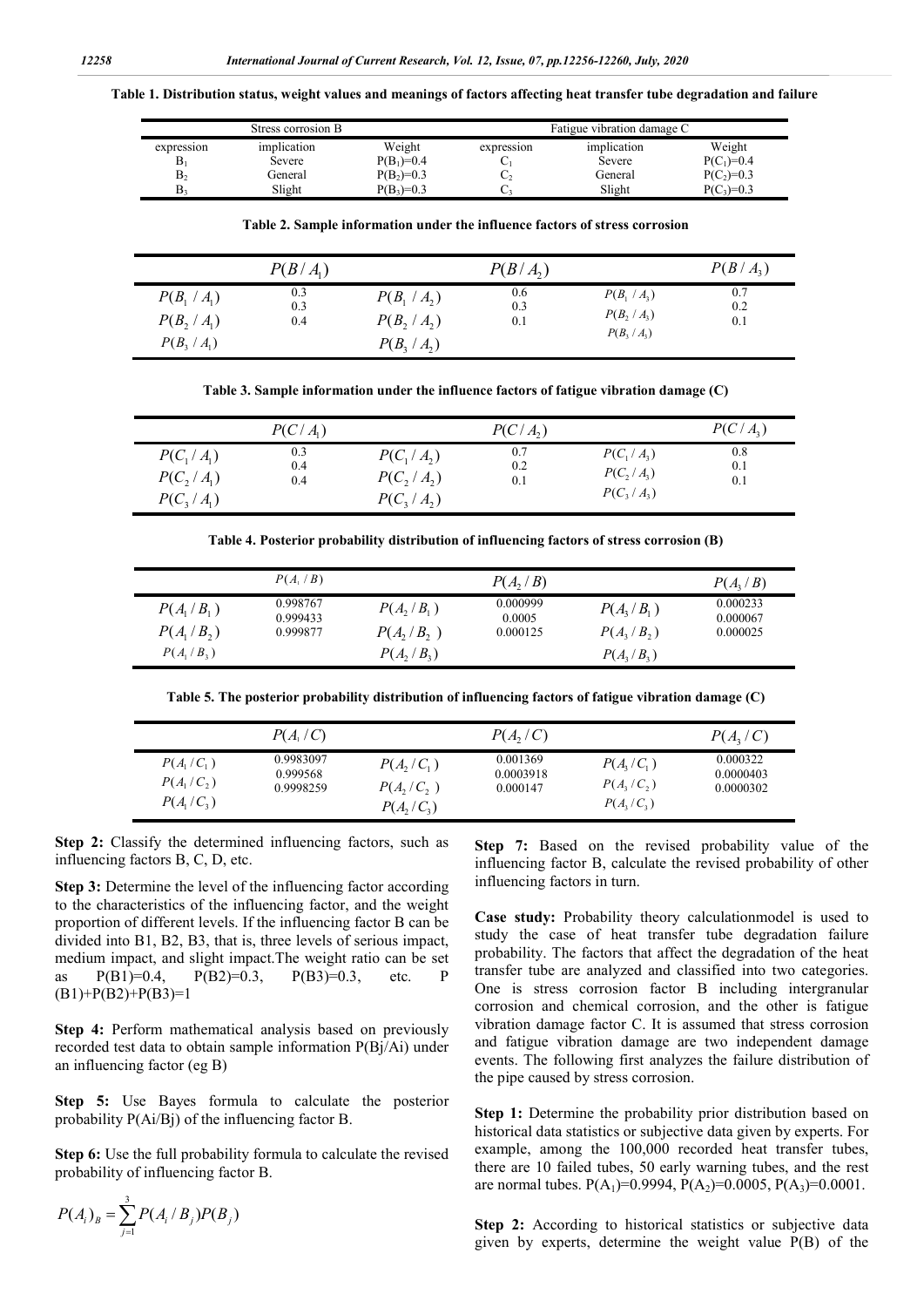influencing factor B. The values, meanings and composition ratio of the influencing factors stress corrosion B and fatigue vibration damage C are shown in Table 1. According to the degree of stress corrosion and fatigue vibration damage, the weight of the state of the influencing factors is assigned.  $P(B1)=0.4$ ,  $(B2)=0.3$ ,  $P(B3)=0.3$  shows that among the pipes inspected in history, 40% of the pipes are in a severe corrosion state, 30% of the pipes are in a general corrosion state, and 30% of the pipes are in a slightly corroded state. If the operating status and environment of nuclear power have changed, the weight distribution in Table 1 should be adjusted.

**Step 3:**Perform mathematical statistics on the sampling historical test data and expert data to obtain the weight information P(Bj/Ai) of the distribution of influencing factors when the three status events of the tube occur, as shown in Table 2 and Table 3. Table 2 shows the distribution of sample information P(Bj/Ai) produced by stress corrosion, and Table 3 shows the distribution of sample information  $P(C<sub>i</sub>/A<sub>i</sub>)$ produced by vibration fatigue wear.

**Step 4:** Use Bayes formula (1) to calculate the posterior probabilities  $P(A/B)$  and  $P(A/C)$  of the influencing factors B and C as shown in Table 4 and Table 5. Let  $P(A1)=0.9994$ , P  $(A2)=0.0005$ ,  $P(A3)=0.0001$ .

**Step 5:** Use the total probability formula (2) to calculate the modified probability of influencing factor B.  $(A_i)_B = \sum_{i=1}^{3} P(A_i/B_i) P(B_i)$  $P(A_i)_B = \sum_{j=1} P(A_i \mid B_j) P(B_j)$ 

Available:

 $P(A_1)_B=0.9993, P(A_2)_B=0.0005875, P(A_3)_B=0.0001208$ 

That is, the probability after correction by the influencing factor B. If the stress corrosion is serious, the weight value is modified to  $P(B1)=1$ ,  $P(B1)=0$ ,  $P(B1)=0$ , and the probability after correction by the influencing factor B is,  $P(A_1)_B = 0.998767$  ,  $P(A_2)_B = 0.000999$  ,  $P(A_3)_B = 0.000233$ .It can be seen that the probability of failure pipe which need to be blocked (0.000233/0.0001208=1.93) increases to 1.93 times, and the warning rate increases to 1.7 times. If the stress corrosion is slight, the weight value can be modified to P(B1)=0, P(B1)=0, P(B1)=1, and the probability after correction by the influencing factor B becomes:  $P(A_1)_B = 0.999877$ ,  $P(A_2)_B = 0.000125$ ,  $P(A_3)_B = 0.000025$ .

The probability of failure pipe needing to blocked is reduced to 0.2 times (0.000025/0.0001208=0.2), and the early warning rate is reduced to 0.2 times. It can be seen that when the corrosion state and fatigue damage status change, the blocking rate required for failure pipe will obviously change. Due to the influence of stress corrosion factors, compared with severe corrosion and mild corrosion, the change probability of failure probability of corroded pipes will reach 1.93/0.2=9.6 times. That is, if the last inspection cycle system was operated in a slightly corroded state, the failure probability of the tube during inspection was η; if the current inspection cycle system was operated in a severely corroded state, the failure probability of the tube would reach 9.6η.

**Step 6:** Based on  $P(A)_B$  and adopt Bayes formula (3) to calculate the posterior probability of the influencing factor C. The posterior probability  $P(A_i/C)$  is shown in Table 5.

$$
P(A_i/C_j) = \frac{P(A_i)P(C_j/A_i)}{\sum_{n=1}^{3} P(A_n)P(C_j/A_n))}
$$
\n(3)

**Step 7:** Use the full probability formula (4) to calculate the modified probability of the influencing factor C

$$
P(A_i)_{BC} = \sum_{j=1}^{3} P(A_i/C_j)P(C_j)
$$
\n(4)

Available:

 $P(A_1)_{BC} = 0.9991421 P(A_2)_{BC} = 0.000709$ ,  $P(A_3)_{BC} = 0.00015$ 

This is the probability after correction by influencing factors B and C. If the fatigue damage is serious, the weight value is modifiedto:

$$
P(C_1) = 1, P(C_2) = 0, P(C_3) = 0
$$

Available:  $P(A_1)_{BC} = 0.99831$ ,  $P(A_2)_{BC} = 0.001369$ ,  $P(A_3)_{BC} = 0.000322$ 

Therefore, if the fatigue damage is serious, the probability of failure pipe needing to blocked  $(0.000322/0.00015=2.15)$  will increase to 2.15 times, and the earlywarning rate will increase to 1.93 times. If the fatigue damage is minor, the weight value is modified to  $P(C_1) = 0, P(C_2) = 0, P(C_2) = 1$ 

Available:

$$
P(A_1)_{BC} = 0.999826, P(A_2)_{BC} = 0.000147,
$$
  

$$
P(A_3)_{BC} = 0.0000302
$$

Therefore, if the fatigue damage is slight, the probability of failure pipe needing to blocked $(0.0000302/0.00015=0.2)$  will be reduced to 0.2 times, and the early warning rate will be reduced to 0.21 times. Under the influence of fatigue damage factors, severe fatigue and mild fatigue, the failure probability of the pipe would change to 2.15/0.2=10.75 times. At the same time, considering the combined effects of stress corrosion factors and fatigue damage factors, the severe degradation and slight degradation of the environment in which the pipe is located will result in the failure probability difference of the pipe reaching  $9.6 \times 10.75 = 103.2$  times.

#### **Conclusion**

Based on the concept of total probability and Bayes theory, this paper analyzes and establishes an evaluation method for the probability of degradation and failure of nuclear power heat transfer tubes. Combining the Bayes formula and the concept of total probability can solve the complex problems of multiple influencing factors. The Bayes formula mainly plays the role of calibration. The full probability formula solves the problem of the probability of pipe failure, simplifying the calculation method. The model can be modified one by one for multiple specific degradation factors. For a single influencing factor, the damage is serious and the damage is slight, which will cause the failure probability of the pipe to change by 10 times.